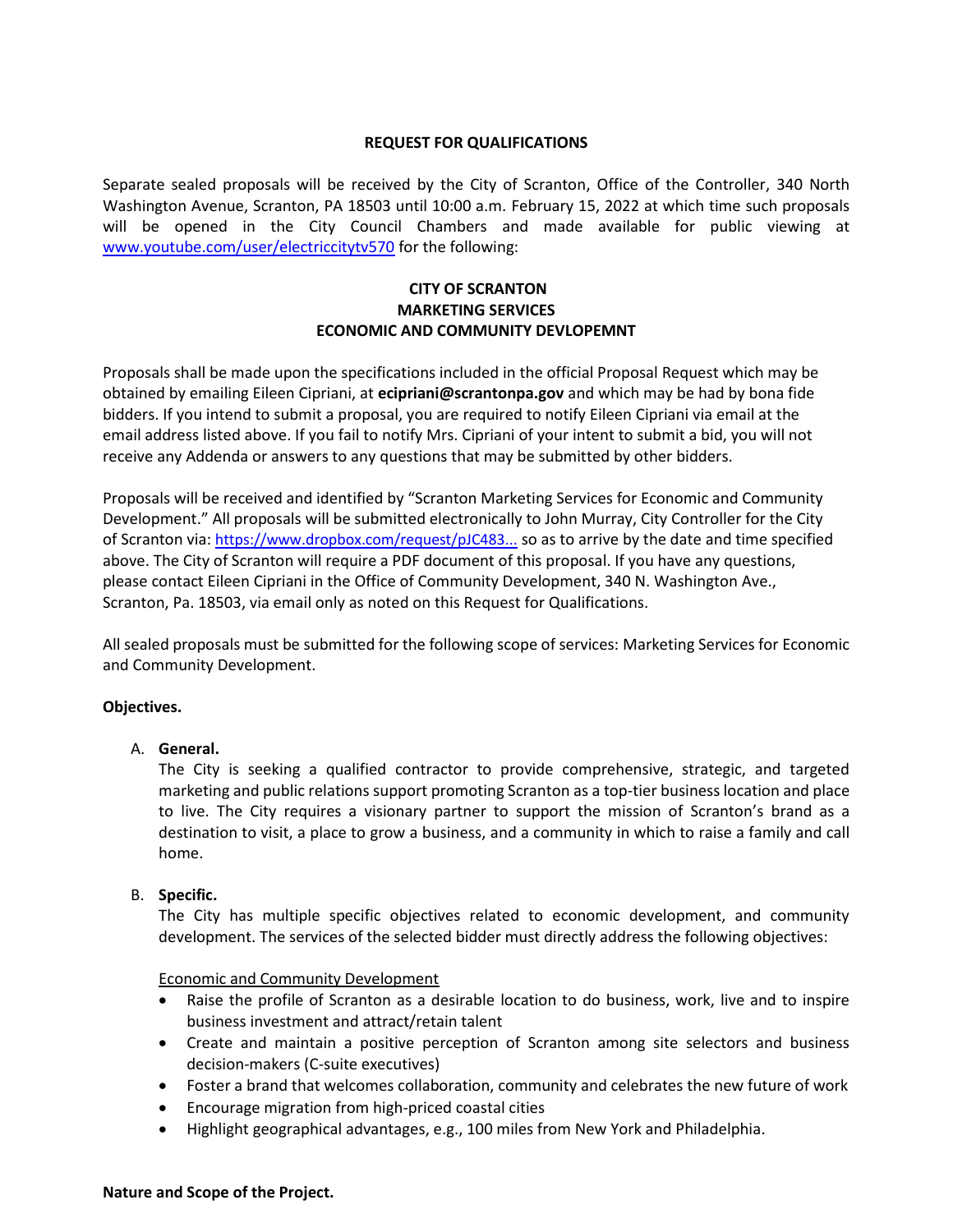The selected bidder will work closely with the City to develop and implement a strategy to attract businesses, and talent to Scranton. The comprehensive outreach and promotion plans will include targeted marketing plans and public relations support which should build upon existing economic and community development strategies, including the city's Strategic Economic Development Plan and ARPA Master Plan. The selected bidder should be prepared to work with and leverage a variety of industry resources and partnerships to create a larger impact and extend the reach of Scranton's brand.

All proposals will be heavily weighted on the bidders' understanding of Scranton's brand identity and existing marketing and public relations strategies related to economic development and community development.

# **Requirements.**

The contract period will begin in March, 2022 and end September, 2022 with the option to renew the contract for up to six additional months. Bidders must demonstrate superior experience and relevant qualifications which will contribute to the successful implementation of the tasks outlined below. To qualify, bidders must demonstrate robust experience in marketing, public relations and social media . Proposals which show a bidder's experience in leveraging a variety of tools, resources, and outreach channels (including social media, digital communications tools, along with traditional media such as television, newspapers and magazines) are preferred.

Bidders must demonstrate the skill and competence of the personnel the bidder intends to assign to the contract. This should include (but is not limited to) relevant professional experience, education, and concrete examples of successful projects supported by the proposed personnel.

Bidders and their subcontractors are responsible for all costs associated with the transitioning of assets, databases, and any other required resources.

### **Tasks.**

Bidders should expand upon the following task list and offer creative recommendations based on current market intelligence, industry best practices, and professional experience. The list provided here is meant as a guideline.

### A. **Strategic Consulting and Planning.**

The selected bidder will work with the City to develop a comprehensive, strategic, and targeted marketing and public relations plan to promote economic development and community development in Scranton.

Strategic Consulting and Planning tasks may include (but are not limited to):

- Offering fresh, innovative, and interactive approaches to engaging top targets including business decision-makers, site selectors, tourism partners, influencers, and media
- Incorporating new dynamic and interactive content (videos, surveys, social media, etc.) as part of Scranton's plans for promoting economic development, community development, and tourism
- Leveraging existing resources, partners, and brand-recognition to bolster Scranton's various outreach efforts

# B. **Business and Media Outreach.**

The selected bidder will work with the City and its designees to implement the tactics included in the marketing, business development, and public relations plan.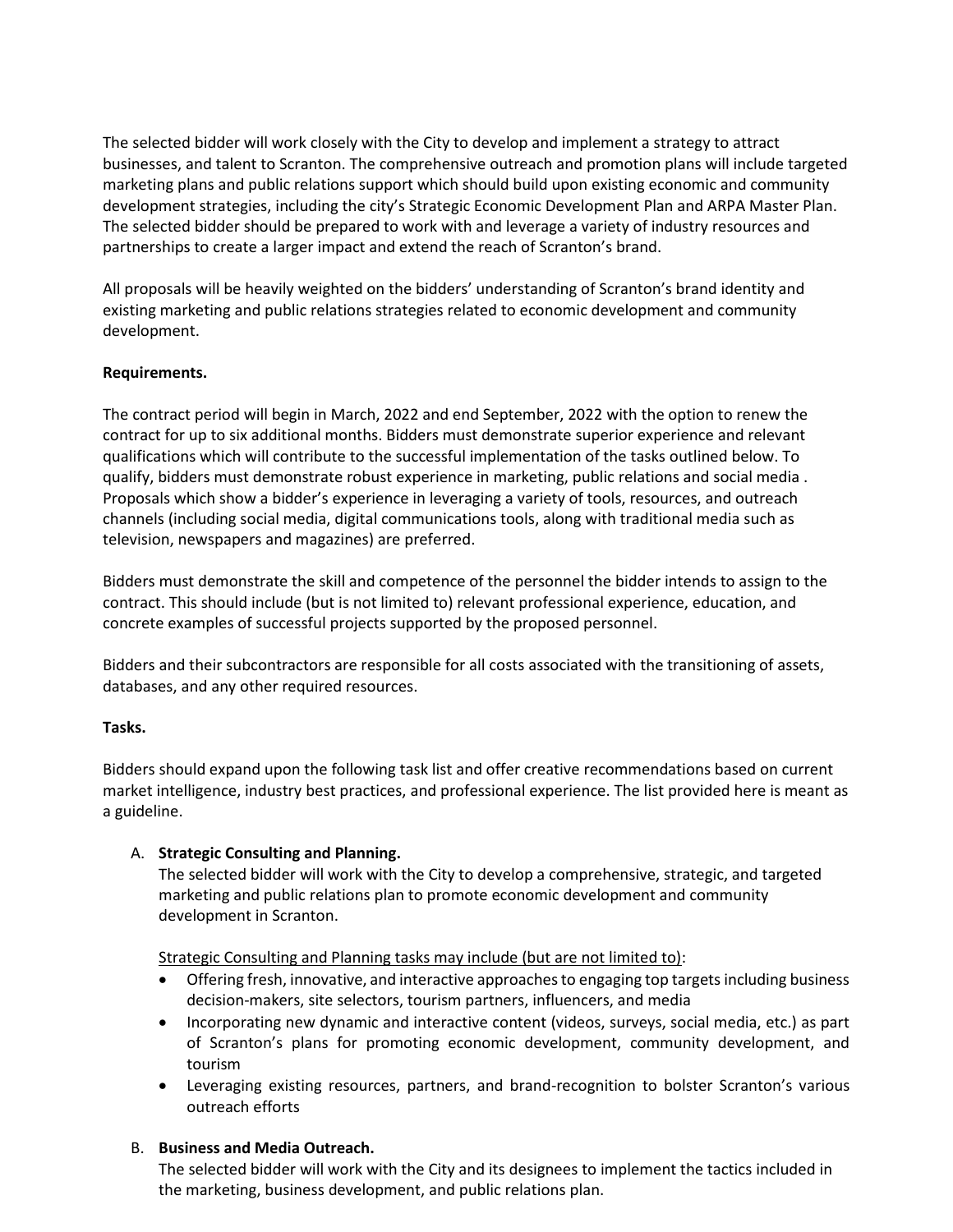Business and Media Outreach tasks may include (but are not limited to):

- Converting targeted audiences into Scranton advocates to build the network of individuals and organizations promoting Scranton's brand
- Proactively identify opportunities for engagement with media for promoting Scranton's messages about doing businessin, living in, and visiting the city. This may include media pitching, interviews, broadcast / podcast opportunities, social media campaigns, etc.
- Developing and maintaining relationships with key publications, media outlets, influencers, and journalists in order to assist with story development and generate maximum placement of positive, balanced Scranton stories covering multiple regions, industry sectors, or destinations
- Supporting digital communications efforts via social media account management and interactive media development (videos, surveys, etc.)

# C. **Tracking and Reporting**

In addition to the reporting required, additional reporting and tracking will be required of the selected bidder.

Tracking and Reporting tasks may include (but are not limited to):

- Reporting on social media and website analytics for properties under the City's jurisdiction
- Reporting on recommended performance metrics and "measures of success" associated with business and media outreach activities
- Reporting on outcomes (engagement, impressions, media clips, etc.) for campaigns, familiarization tours, and other activities.
- Reporting on competitors' media and industry marketing activities to help benchmark Scranton's status and progress
- Maintaining a list of qualified journalists, influencers, and media contacts

### **Reports and Project Control.**

### A. **Task Plan.**

For each major task, the bidder will be required to develop a work plan identifying the work elements for the task, resource allocation and assignments, and a timeline for deliverables.

### B. **Status Report.**

Status reports must be filed on a monthly basis and cover activities, problems and recommendations. This report should include information on work accomplished during the reporting period, work to be accomplished in the subsequent reporting period(s), and any issues, risks, or problems which may impact project timelines and outcomes.

### C. **Annual Report.**

The bidder will develop a report for all service deliverables including (but not limited to) the strategic marketing and communications plan, accomplishments, and key performance metrics. The report should also include a summary of conclusions and recommendations for future work plans.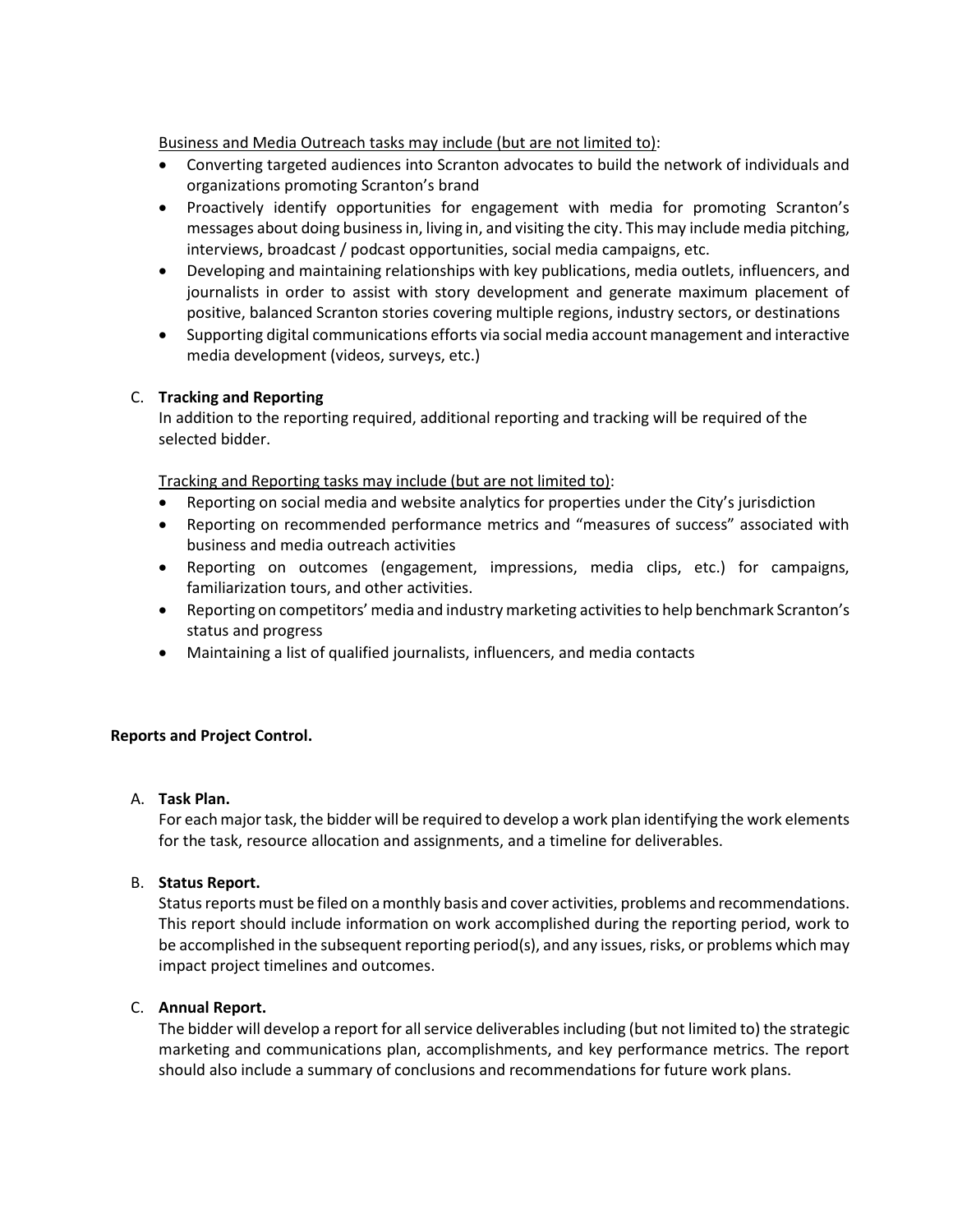### **I. GENERAL INFORMATION**

#### A. PURPOSE

This Request for Qualifications (RFQ) provides interested parties with sufficient information to prepare and submit proposals for consideration by the City of Scranton for Marketing Services for Economic and Community Development

### B. ISSUING OFFICE

This Request for Proposals is issued for the City of Scranton Office of Economic and Community Development. The City of Scranton Office of Economic and Community Development is the sole point of contact for questions pertaining to this Request for Proposals. The submittal of proposals must be submitted no later than 10 am February 15, 2022 to:

#### **John Murray City Controller for the City of Scranton**

Via Drop Box link: [https://www.dropbox.com/request/pJC483...](https://gcc02.safelinks.protection.outlook.com/?url=https%3A%2F%2Fwww.dropbox.com%2Frequest%2FpJC483V8IBjD6HePXpBD&data=04%7C01%7Cecipriani%40scrantonpa.gov%7C19757f6be0dd456e1e9408d9e0de3869%7Ca96cfbde31fe4595b13d5748e25a8c01%7C1%7C0%7C637788067316998187%7CUnknown%7CTWFpbGZsb3d8eyJWIjoiMC4wLjAwMDAiLCJQIjoiV2luMzIiLCJBTiI6Ik1haWwiLCJXVCI6Mn0%3D%7C3000&sdata=olpwBNhWGnEVYGUJPir6kxfjvdAA5fwkh3DmSyWkN3Y%3D&reserved=0)Proposals shall be submitted as a **PDF document** labeled:

#### **"The City of Scranton – Marketing Services for Economic and Community Development**

- 1. Proposals will be handled confidentially by the City during the pre-award process.
- 2. The proposal shall be binding for a period of ninety (90) days from the due date forsubmission.
- 3. The City of Scranton will not be responsible for any expenses incurred by an entity submitting a proposal in connection with this procurement.

#### QUESTIONS

Any questions regarding this Request for Qualifications should be directed to the OCD via email only to:

Eileen Cipriani Director Office of Community Development City of Scranton 340 North Washington Avenue Scranton, PA 18503 Email: ecipriani@scrantonpa.gov

All questions must be received by 2:00 p.m. exactly one (1) week prior to the due date of submissions. Inquiries received after 2:00 p.m. will not receive responses.

No telephone calls with questions will be taken.

#### 2. ADDENDA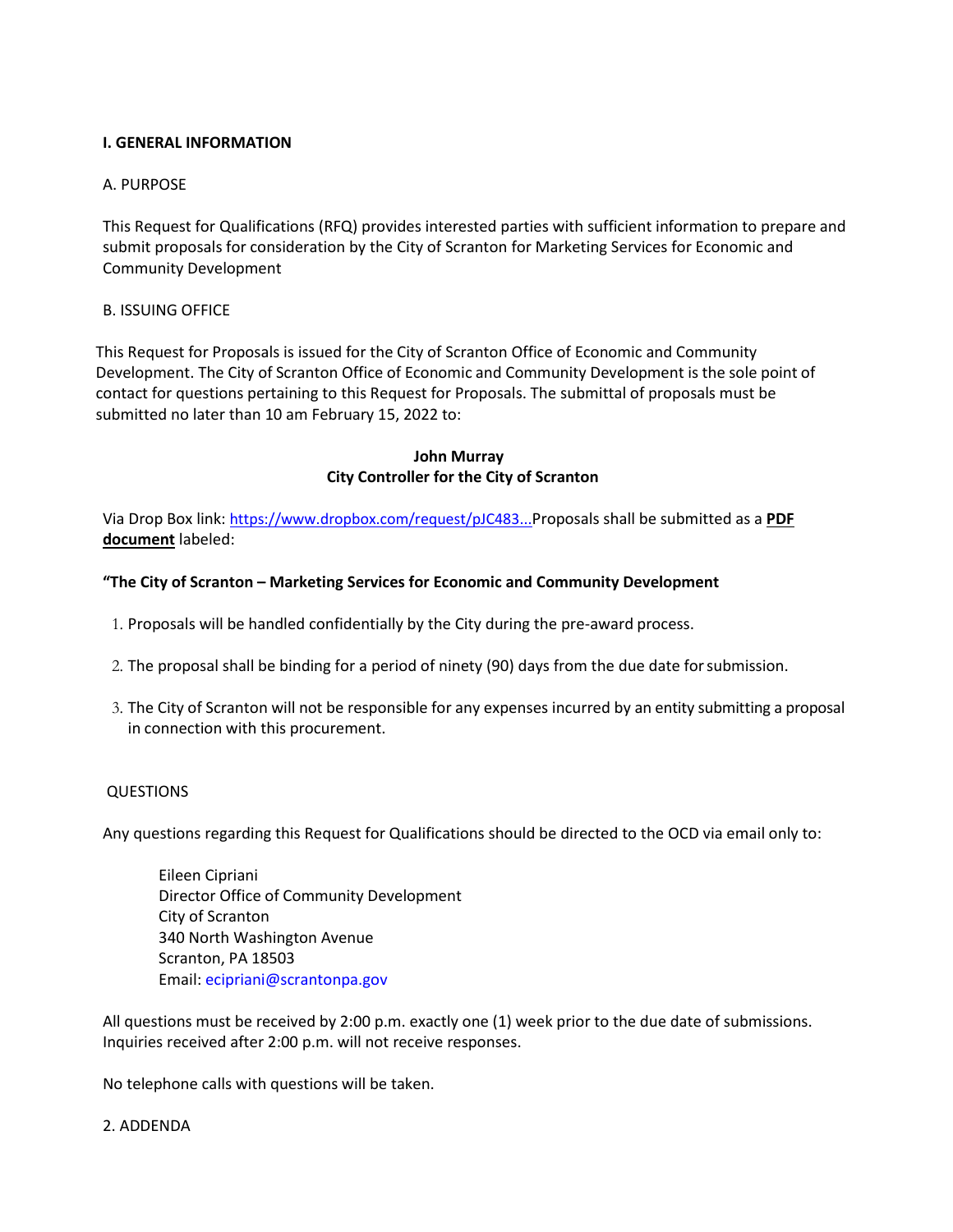To ensure consistent interpretation of certain items, answers to questions the City deems to be in the interest of all will be made available to all respondents. All questions must be submitted via email to [ecipriani@scrantonpa.gov.](mailto:ecipriani@scrantonpa.gov)

Responses to questions will be issued in the form of an Addendum to the Request for Qualifications and will be sent via email only.

### 3. PUBLIC OPENING

Sealed Proposals will be opened publicly at the date and time provided above.

# **II. GENERAL CONDITIONS**

A. No verbal information to bidders will be binding on the City. The written requirements will be considered clear and complete, unless written attention is called to any apparent discrepancies or incompleteness before the opening of the proposals. All alterations to the Request for Qualifications will be made in the form of a written communication emailed to all prospective proposers. The communications shall then be considered to be part of the Request for Qualifications.

B. Submission of a proposal will be considered as conclusive evidence of the proposer's complete examination and understanding of the request.

C. The City of Scranton reserves the right to reject any and all proposals submitted and to request additional information from any Proposer. The City of Scranton reserves the right to waive minor irregularities in the procedures or proposals if it is deemed in the best interests of the City of Scranton. The City may elect, at its sole and absolute discretion, to award a Contract based on the initial proposals, or, to open negotiations, either written or oral, with one or more proposers to address performance, technical, pricing, delivery, or other provisions. If negotiations are opened, the City may elect, at its sole and absolute discretion, to conclude negotiations at any time if it is determined to be in its best interest, or they will be closed upon settlement of all questions and clarifications. Proposals may be rejected and negotiations terminated by the City. The award will be based on the offers submitted, as well as any and all negotiations conducted. The City further reserves the right to reject all proposals and seek new proposals when such procedure is considered to be in the best interest of the City.

D. The award will be made to that responsive and responsible proposer whose proposal, conforming to requirements of the request, will be most advantageous to the City, price and other factors considered. The award may or may not be made to the firm with the lowest cost.

E. The City shall have the right, without invalidating the contract, to make additions to or deductions from the items or work covered by the Request for Qualifications. In case such deductions or additions are made, an equitable price adjustment shall be made between the City and the Proposer. Any such adjustments in price shall be made in writing.

F. After notice from the City, the selected proposer will be required to enter into a contract upon receipt of a Notice of Award. If a contract is not executed by the selected proposer, then the City reserves the right to retract the Notice of Award and enter into a contract with another proposer.

G. Proposals must be in typewritten form. Unsigned proposals will not be accepted. Proposers are expected to examine the content of the request and respond accordingly. Failure to do so will be at the Proposer's risk.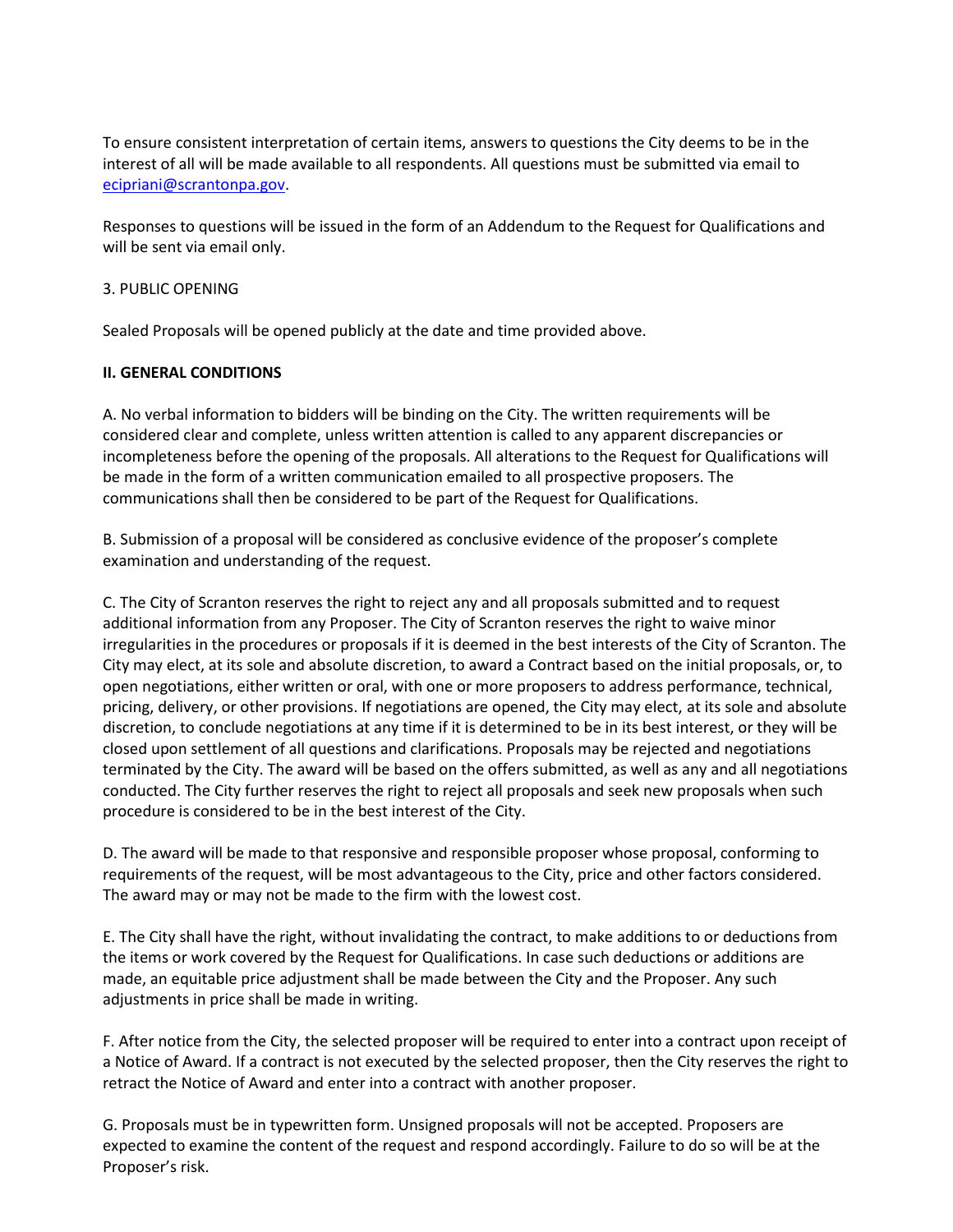H. No proposal will be accepted from or contract awarded to any person, firm or corporation that is in arrears or is in default to the City upon any contract, or that is a defaulter, as surety or otherwise, upon any obligation to the City or who had failed to faithfully perform any previous contract with the City.

I. Unless otherwise specified, all formal proposals submitted shall be binding for ninety (90) calendar days following the bid opening date and may be extended at the agreement of both parties.

## J. AUTHORITY

The Director of OCD, as the designee of the Mayor, has the sole responsibility to respond to inquiries regarding the Request for Qualifications.

# K. COMPLIANCE WITH LAWS

The bidder selected for representation shall at all times observe and comply with all laws, ordinances, regulations and codes of the federal, state, City and other local government agencies, which may in any manner affect the performance of the contract.

# L. CONTRACTOR COMPLIANCE

If applicable, each respondent is required to be in compliance with the City of Scranton local tax requirements.

### M. CONTRACT TERMINATION

A contract may be canceled by the City by giving the respondent written notice of intent to cancel.

### N. CONTROLLING LAW

This Request for Qualifications is governed by, and will be construed and enforced in accordance with the laws of the Commonwealth of Pennsylvania without regard to any conflict of law provisions.

### O. PROPOSAL INSURANCE REQUIREMENTS

Certificate of Insurance. A certificate of insurance of the prospective bidder's insurance coverage is **required** by the City of Scranton. The City **requires** the successful bidder to carry Professional Liability insurance at a minimum of \$1,000,000 occurrence/aggregate. All insurance coverage must be kept in effect during the contract period. The loss of insurance coverage could result in voiding the contract.

## P. BIDDER'S ETHICS AND COLLUSION

Collusive Bidding: Any firm that submits more than one proposal in such a manner as to make it appear that one of the proposals submitted is competitive with that of a different proposer, or any two or more firms that agree to fix their respective proposals in such a manner as to be awarded the contract shall be disqualified from further consideration of award of this contract and shall be subject to any applicable penalties under the law.

Bribery: Any firm that attempts to influence a City official to award this contract to such proposer's firm by promising to provide or by providing to such City official any gratuity, entertainment, commission or any other gift, in exchange for a promise to award the contract to such firm shall be disqualified from further consideration of award of this contract and shall be subject to any applicable penalties under the law.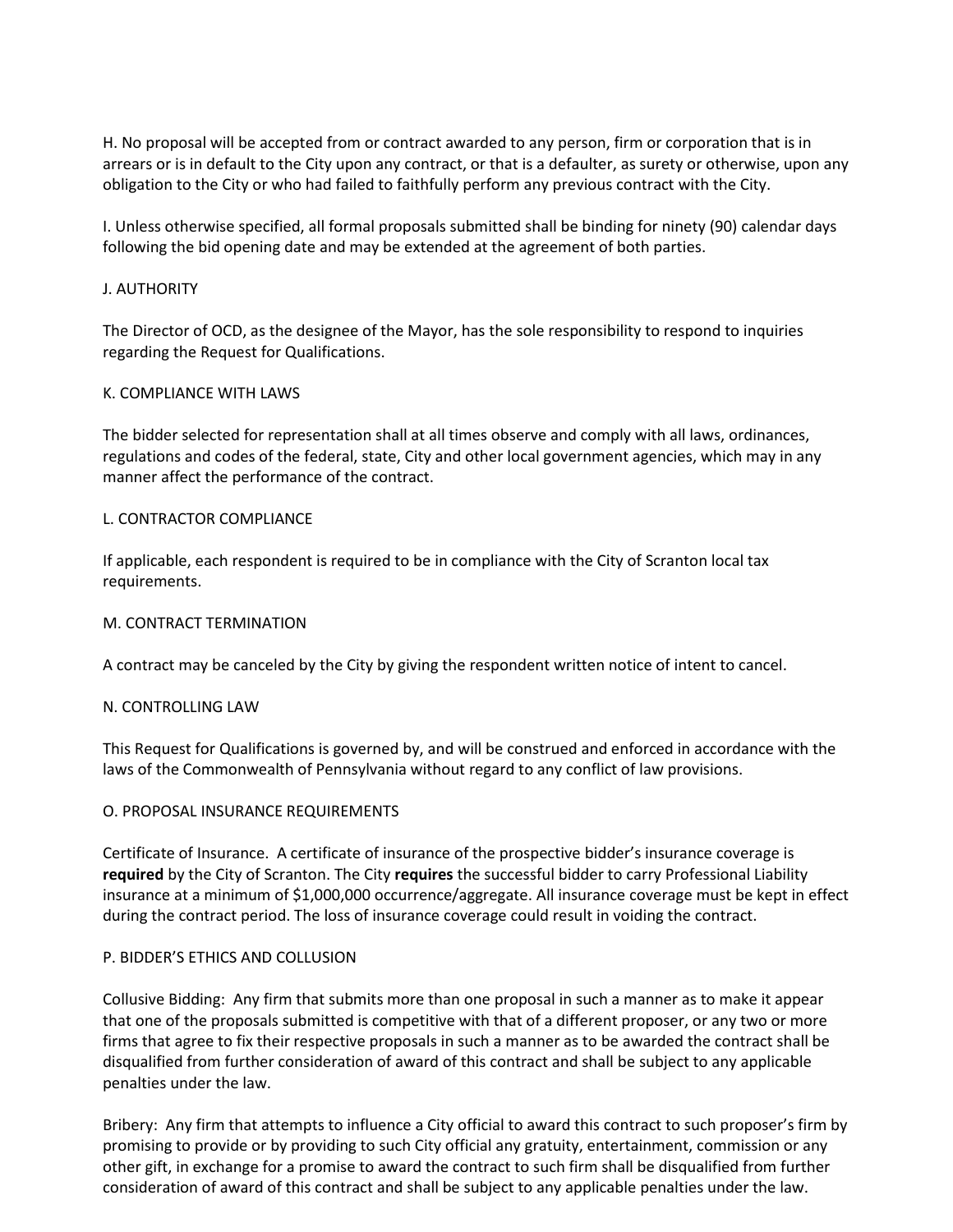Conflict of Interest: Any firm that knows of any City official having a material direct or indirect financial interest in such proposer's firm shall be required to submit a written statement, along with the Form of Proposal, detailing such interest. Failure to disclose a known such financial interest shall result in the firm's disqualification from further consideration of award of this contract.

# Q. INDEMNIFICATION

1. This agreement shall be binding on the parties hereto, their heirs, successors and assigns.

# R. OPEN RECORDS LAW/PUBLIC INFORMATION

Under the Pennsylvania Right-to-Know Law (the "Law"), 65 P. S. Section 67.101 et. seq., a record in the possession of the City is presumed to be a public record subject to disclosure to any legal resident of the United States, upon request, unless protected by a statutory exception.

Any contract dealing with the receipt or disbursement of funds by the City or the City's acquisition, use or disposal of services, supplies, materials, equipment or property is subject to disclosure under the Law. The following are not subject to disclosure under an exception in the Law:

1. A proposal pertaining to the City's procurement or disposal of supplies, services or construction prior to the award of a contract or prior to the opening and rejection of all bids; and

2. Financial information of a bidder or proposer requested in an invitation to bid or request for proposals to demonstrate the bidder's or proposer's economic capability.

### S. TRANSFERS AND ASSIGNMENTS

1. Consultant shall not, without written consent of the City, assign, hypothecate or mortgage this agreement. Any attempted assignment, hypothecation or mortgage without the consent of the City shall render this agreement null and void.

2. Neither this agreement nor any interest therein shall be transferable in proceedings in attachment or execution against bidder or in voluntary or involuntary proceedings in bankruptcy or insolvency or receivership taken by or against the respondent, or by any process of law including proceedings under Chapter X and XI of the Bankruptcy Act.

### **III. PROBLEM STATEMENT**

The Request for Qualifications format for professional services enables the City to thoroughly evaluate the conditions for selection such as prior marketing experience.

# A. REJECTION OF PROPOSALS

The City of Scranton reserves the right to reject any and all proposals received resulting from this request and to negotiate with those respondents deemed finalists.

### B. INCURRING COSTS

The City of Scranton will not be liable for costs incurred by the selected proposer prior to the issuance of a contract.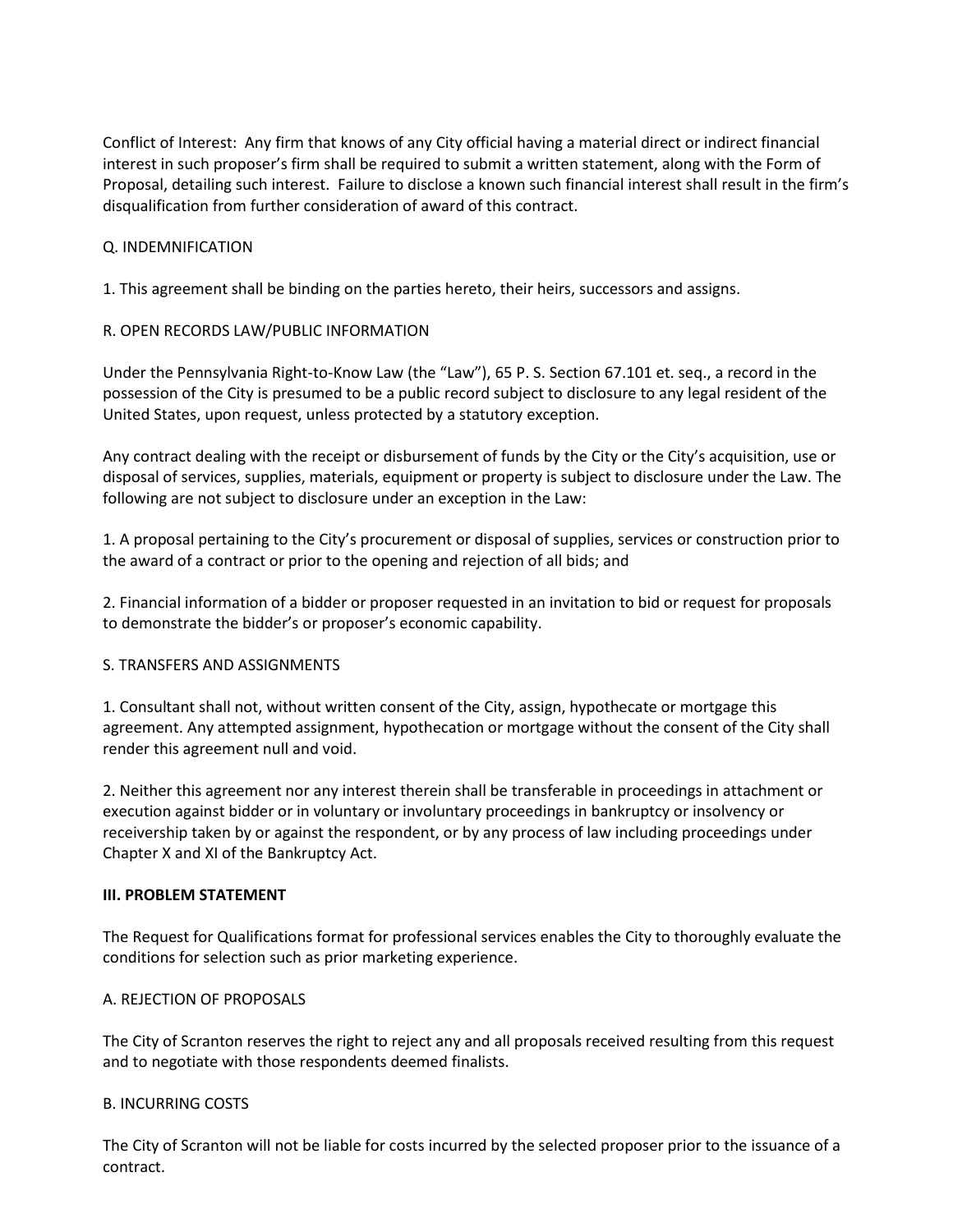## C. PRE-PROPOSAL CONFERENCE

A pre-proposal conference will not be held.

# D. REFERENCES

As a requirement for consideration, proposals must include at least two (2) references, including contact information, who can attest to the attributes of the proposer. Experience in municipal or state level marketing will be given greater consideration in the evaluation of the proposals.

# **IV. CRITERIA FOR SELECTION**

# A. EVALUATION PROTOCOL

All proposals received by the City of Scranton will be reviewed by the OCD. The OCD will review the merits of content and select the proposal which most closely meets the requirements of the Request for Proposal. The final selection may not be the lowest cost proposal but that which most closely meets the requirements of the City.

# B. SELECTION BASED ON QUALIFICATIONS

The proposal selected by the OCD will be deemed to respond most favorably to the requirements of the Request.

### **V. PROPOSAL REQUIREMENTS**

Proposals must meet the identified criteria and format. Consideration will be based on compliance with those requirements. All other information considered relevant by the proposer will be included as addenda information to the proposal.

### A. STATEMENT OF SERVICES RENDERED

The proposer will identify the scope of services provided to properly market the city*.*

### B. MANAGEMENT SUMMARY

Provide a narrative description of the proposed effort and a list of services delivered by the proposer.

## C. EXPERIENCE

Include examples of experience in marketing efforts.

### D. PERSONNEL

Include the names of executive and professional personnel who will be assigned to the activities of the City of Scranton, including support staff. Resumes for those assigned directly to the activities of the City may be included in the addenda section.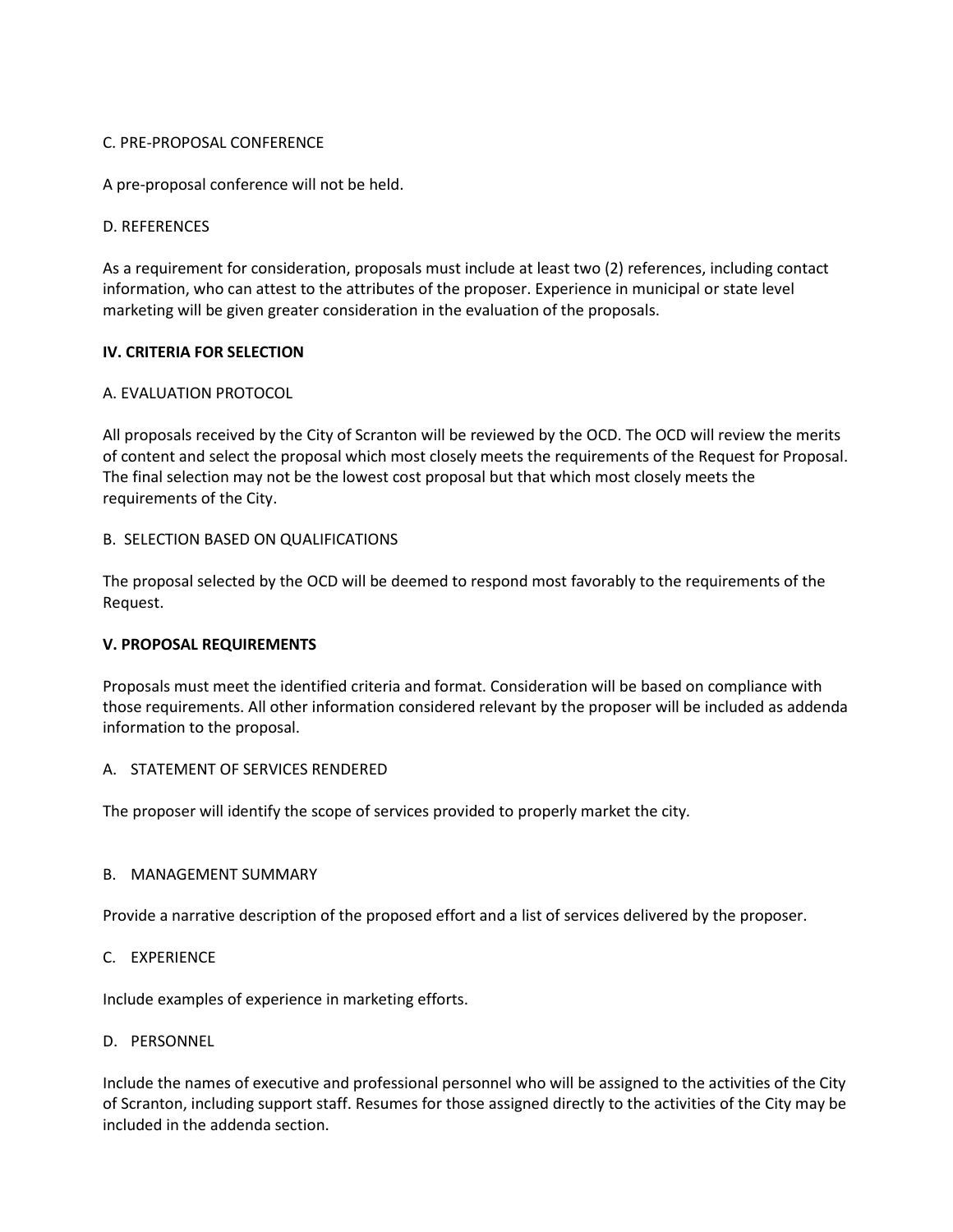# E. COST AND PRICE PROPOSAL

Fees should be solely in the form of a billable hourly rate plus costs. Varying billable rates between partners, associates, and support staff should be provided, along with all reimbursable costs to be billed.

# F. RELATIONSHIPS

The proposal must identify any relationships of the firm and its principals and assigned employees with any official of the City of Scranton.

# G. AFFIDAVITS

The following affidavits are required by the City of Scranton:

- Affirmative Action Certificate
- Certificate of Non-Segregated Facilities
- Non-Collusion Affidavit

# H. CONTRACT

The party selected for legal services will execute the City of Scranton's standard professional services contract.

### I. INSURANCE COVERAGE

All proposals submitted to the City of Scranton shall include the following:

- Certificate of Insurance. A certificate of insurance of the prospective bidder's insurance coverage is **required** by the City of Scranton. The City **requires** the successful bidder to carry Professional Liability insurance at a minimum of \$1,000,000 occurrence/aggregate. All insurance coverage must be kept in effect during the contract period. The loss of insurance coverage could result in voiding the contract. The loss of insurance coverages could result in contract termination;
- A statement of assurance attesting that the prospective proposer is not currently in violation of any regulatory rules and regulations that may impact its operations;
- A statement that the prospective proposer is not involved in any current litigation against or has any conflict with the City of Scranton.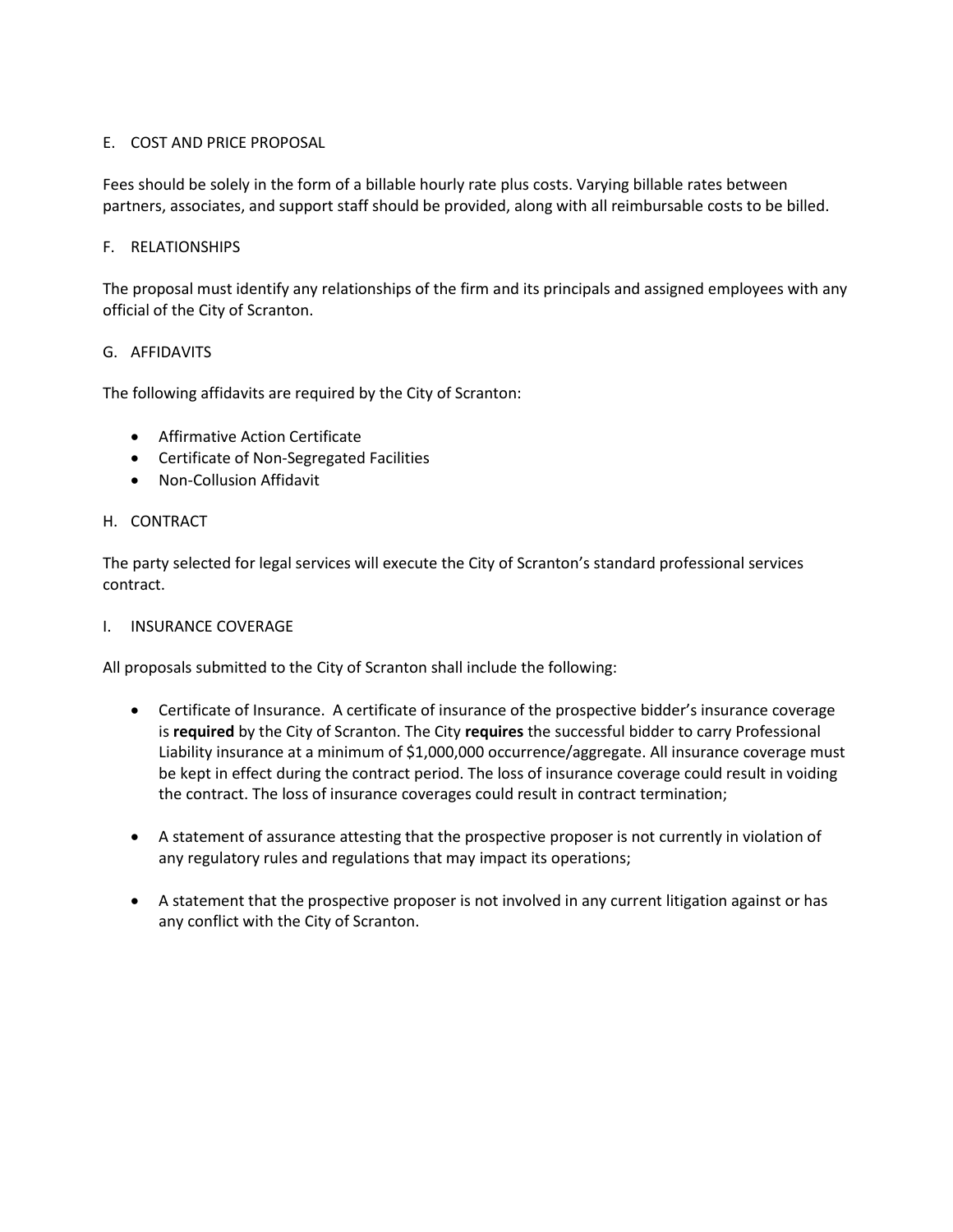#### **Attachment A. Affirmative Action Certification**

During the term of this contract, Bidder agrees as follows:

- (1) Bidder shall not discriminate against any employee, applicant for employment, independent contractor or any other person because of race, color, religious creed, ancestry, national origin, age, sex or handicap. Bidder shall take affirmative action to insure that applicants are employed, and that employees or agents are treated during employment, without regard to their race, color, religious creed, ancestry, national origin, age, sex or handicap. Such affirmative action shall include, but is not limited to the following: employment, upgrading, demotion or transfer; recruitment advertising; layoff or termination; rates of pay or other forms of compensation; and selection for training. Bidder shall post in conspicuous places, available to employees, agents, applicants for employment, and other persons, a notice to be provided by the contracting agency setting forth the provision of this affirmative action certification.
- (2) Bidder shall, in advertisements or requests for employment placed by it oron its behalf, state all qualified applicants will received consideration for employment without regard to race, color, religious creed, ancestry, national origin, age, sex or handicap.
- (3) Bidder shall send each labor union or workers' representative with which it has a collective bargaining agreement to other contract or understanding, a notice advising said labor union or worker's representative of itscommitment to this affirmative action certification. Similar notice shall be sent to every other source of recruitment regularly utilized by bidder.
- (4) It shall be no defense to a finding of noncompliance with this affirmative action certification that bidder has delegated some of its employment practices to any union, training program, or other source of recruitment which prevents it from meeting its obligations. However, if the evidence indicates that the bidder was not on notice of the third-party discriminationor made a good faith effort to correct it; such a factor shall be considered in mitigation in determining appropriate sanctions.
- (5) Where the practices of a union or of any training program or other source of recruitment will result in the exclusion of minority group persons, so bidder will be unable to meet its obligations under this affirmative action certification, bidder shall then employ and fill vacancies through other affirmative action employment procedures.
- (6) Bidder shall comply with all state and federal laws prohibitingdiscrimination in hiring or employment opportunities. In the event of bidder noncompliance with affirmative action certification of this contract or with any such laws, this contract may be terminated or suspended, in whole or in part, and bidder may be declared temporarily ineligible for further City of Scranton contracts, and other sanctions may be imposed and remedies invoked.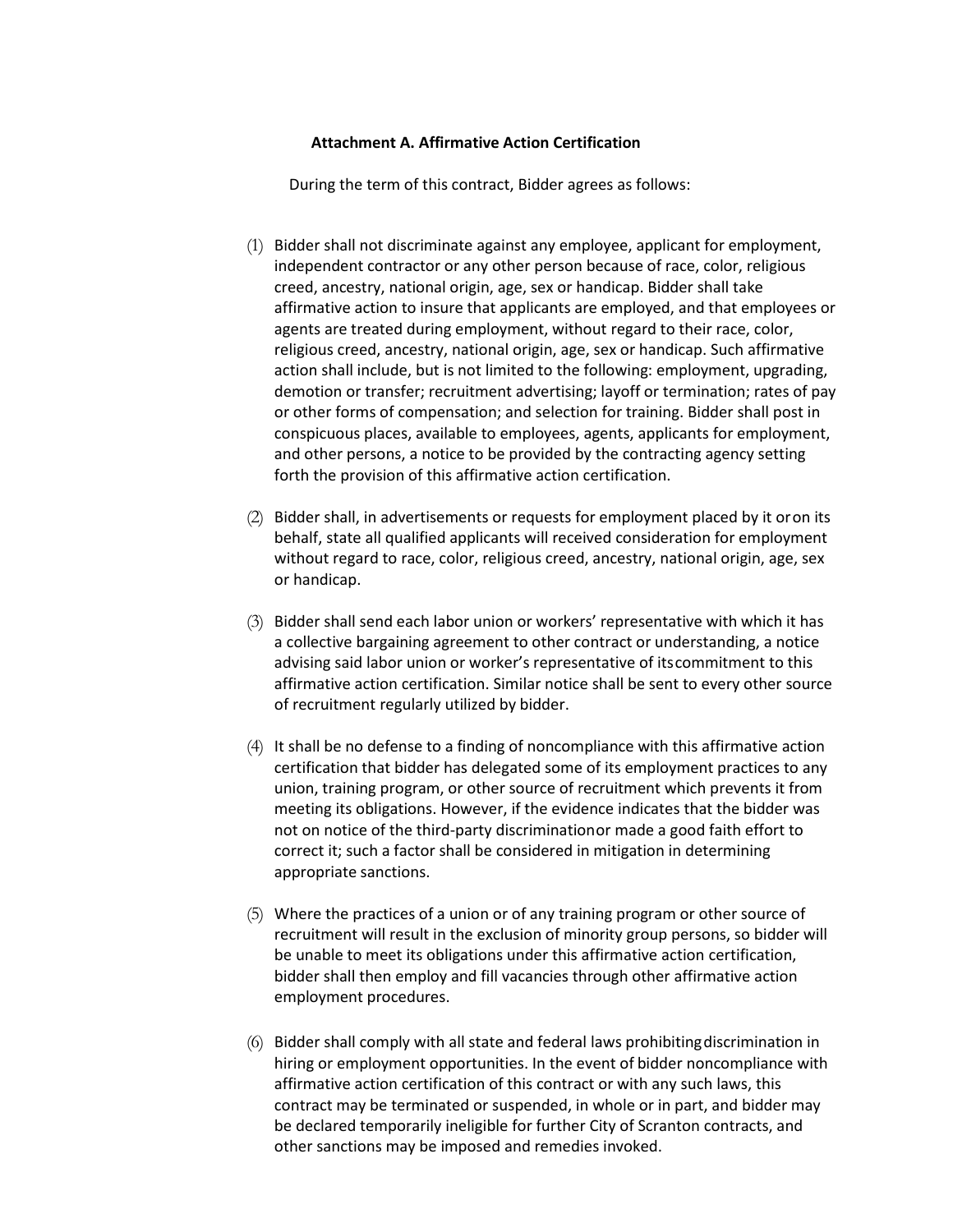- (7) Bidder shall furnish all necessary employment documents and records to,and permit access to its books, records, and accounts by, the City of Scranton Department of Business Administration, for purposes of investigation to ascertain Compliance with the provision of this certification. If bidder does not possess documents or records reflecting the necessary information requested, it shall furnish such information on reporting forms supplied by the City of Scranton Department of Business Administration.
- (8) Bidder shall actively recruit minority subcontractors or subcontractorswith substantial minority representation among their employees.
- (9) Bidder shall include the provisions of this affirmative action certificationin every subcontract, so that such provisions will be binding upon each subcontractor.
- (10) Bidder's obligations under this clause are limited to the bidder's facilities within Pennsylvania, or where the contract id for purchase of goods manufactured outside of Pennsylvania, the facilities at which such goods are actually produces.

DATE:

**(**Name of Bidder)

BY **EXECUTIVE STATE** 

TITLE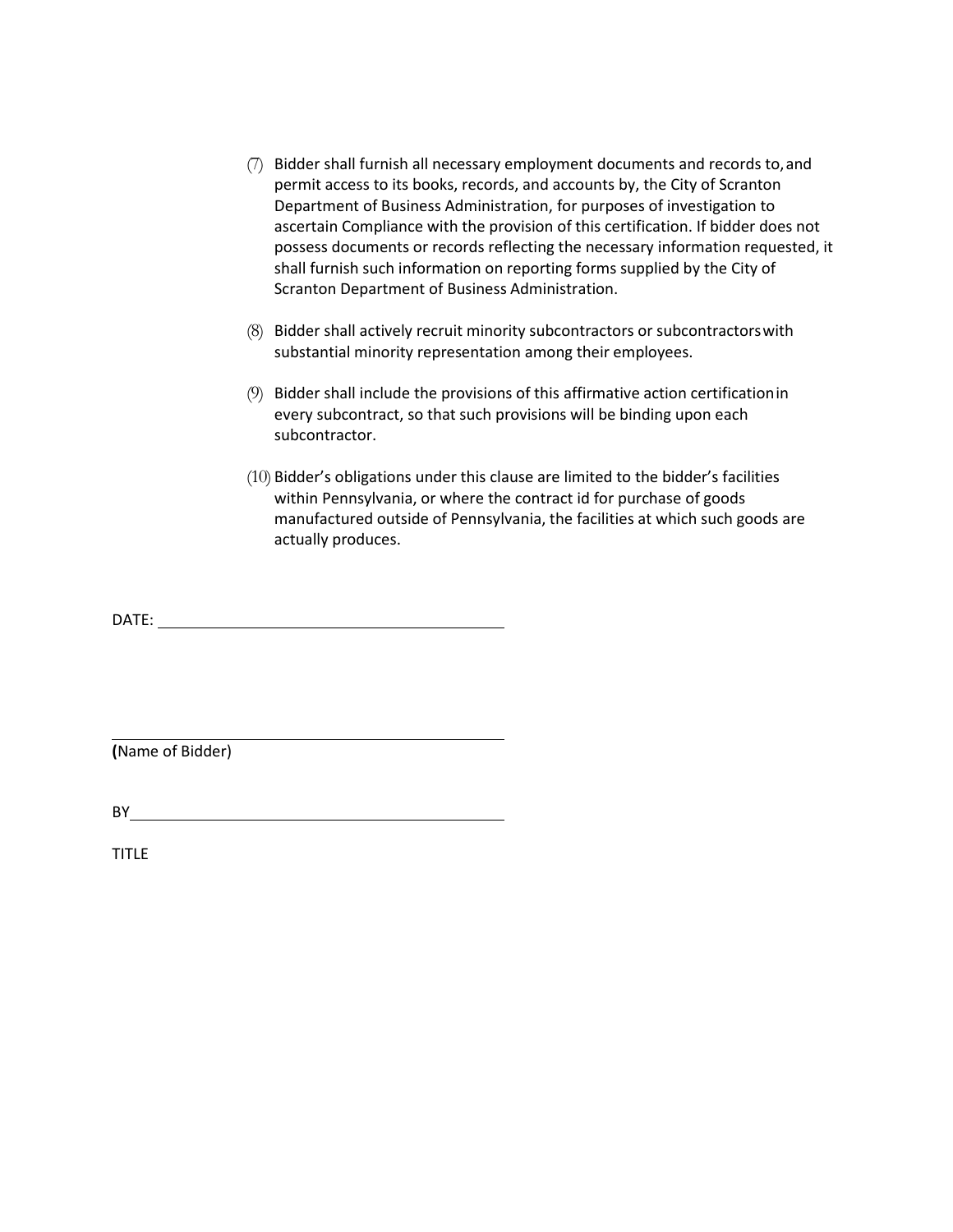#### **Attachment B. Certificate of Non-Segregated Facilities**

The bidder certifies that he does not maintain or provide for his employees and segregated facilities at any of his establishments, and that he does not permit his employees to perform their services at any location under his control where segregated facilities are maintained. The Bidder certifies further that he will not maintain or provide for his employees any segregated facilities at any of his establishments, and that he does not permit his employees to perform their services at any location under his control where segregated facilities are maintained. The Bidder agrees that a breach of this certification will be a violation of the Equal opportunity clause in any contract resulting from acceptance of his bid. As used in this certification, the term "segregated Facilities," means any waiting rooms, work areas, restrooms and washrooms, restaurants and other eating areas, time clocks, locker rooms and other storage or dressing areas, parking lots, drinking fountains, recreation or entertainment areas, transportation, and housing directive or are in fact segregated on the basis of race, color, religion, or national origin, because of habit, local custom, or otherwise. The Bidder agrees that (except where he has obtained identical certifications from proposal sub-contractors for specific time periods) he will obtain identical certifications from proposed sub-contractors prior to the award of sub-contracts exceeding \$10,000 which are not exempt from the provisions of the Equal Opportunity clause, and that he will retain such certification in his files.

NOTE: The penalty for making false statements in offers is prescribed in 18 U.S.C. §1001.

DATE:

(Name of Bidder)

BY

TITLE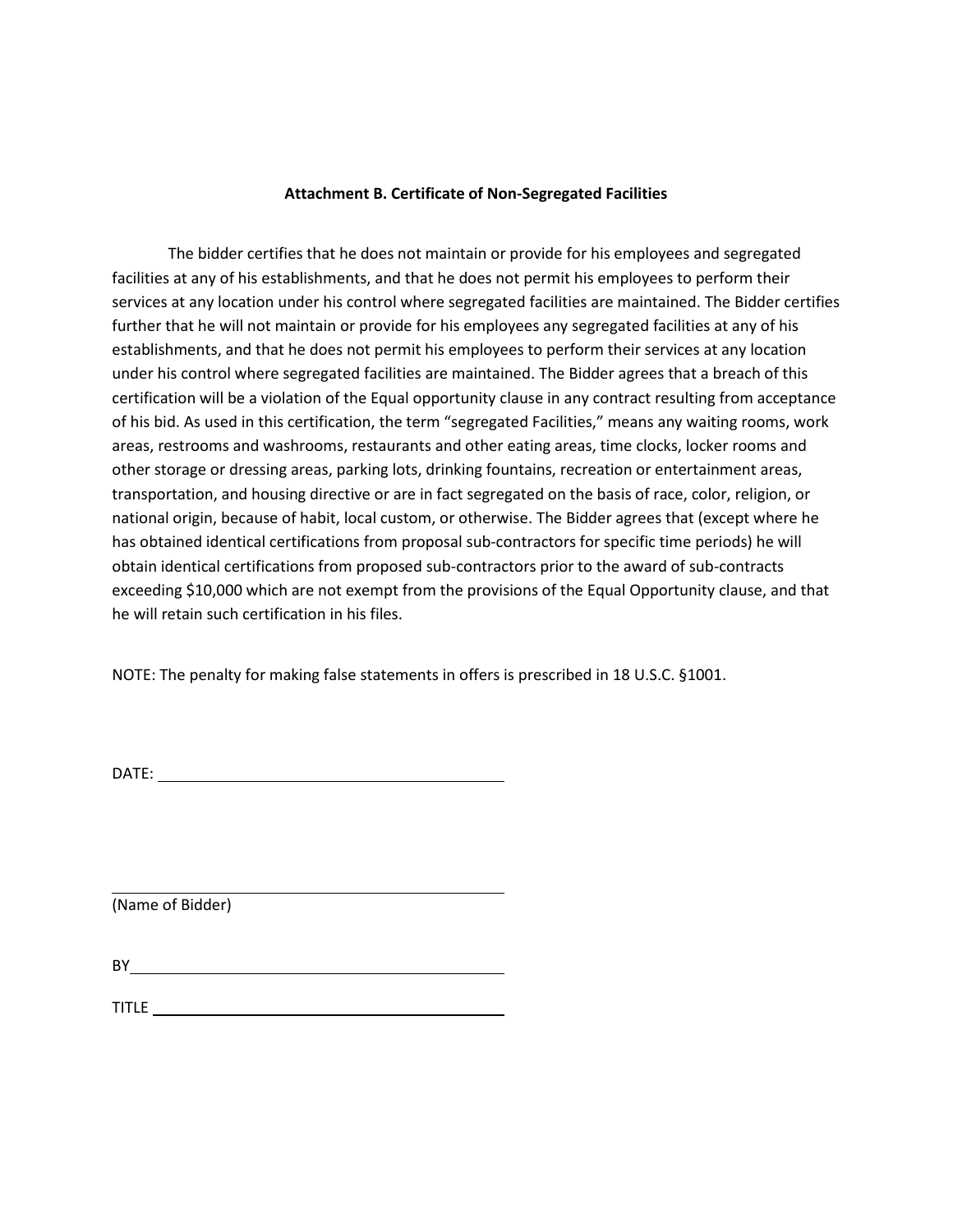#### **Attachment C. Non-Collusion Affidavit of Prime Bidder**

| <b>STATE OF</b>                          |                                                                                    |         |
|------------------------------------------|------------------------------------------------------------------------------------|---------|
| <b>COUNTY OF</b>                         |                                                                                    |         |
|                                          |                                                                                    | , being |
| first duly sworn, deposes and says that: |                                                                                    |         |
|                                          |                                                                                    |         |
|                                          | (Owner, partner, officer, representative or agent)                                 |         |
| of                                       | the Bidder that has<br><u> 1989 - Johann Stein, Amerikaansk politiker (* 1908)</u> |         |
| submitted the bid;                       |                                                                                    |         |
|                                          |                                                                                    |         |

- 2. He is fully informed respecting the preparation and contents of the attached Bid and of all pertinent circumstances respecting such Bid;
- 3. Such Bid is genuine and is not a collusive or sham Bid;
- 4. Neither the said Bidder nor any of its officers, partners, owners, agents, Representatives, employees or parties in interest, including this affiant, has in any way colluded, conspired, connived or agreed, directly or indirectly with any other Bidder, firm or person to submit a collusive or sham Bid in connection with the Contract for which the attached Bid has been submitted or to refrain from bidding in connection with such Contract, or has in any manner, directly or indirectly, sought by agreement or collision or communication or conference with any other Bidder, or to Bidder, or to secure through any collusion, conspiracy, connivance or unlawful agreement any advantage against the City of Scranton (Local Public Agency) or any person interested in the proposed Contract; and;
- 5. The price or prices quoted in the attached Bid are fair and proper and are not tainted by any collusion, conspiracy, connivance or unlawful agreement on the part of the bidder or any of its agents, representatives, owners, employees or parties in interest, including this affiant.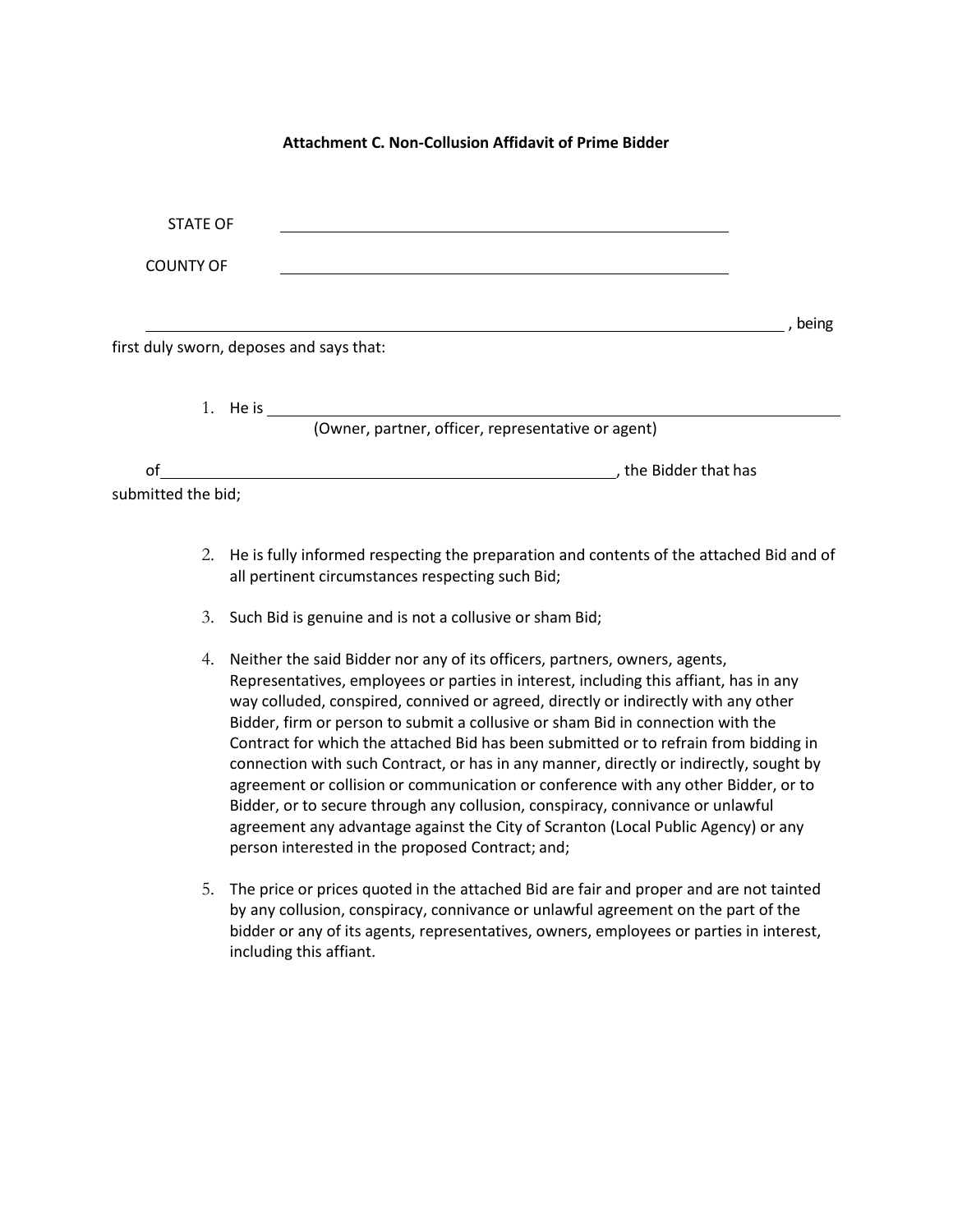Non-Collusion Affidavit Signature Page

Signature: \_\_\_\_\_\_\_\_\_\_\_\_\_\_\_\_\_\_\_\_\_\_\_\_\_\_\_\_\_\_

Print Name: \_\_\_\_\_\_\_\_\_\_\_\_\_\_\_\_\_\_\_\_\_\_\_\_\_\_\_\_

Title: \_\_\_\_\_\_\_\_\_\_\_\_\_\_\_\_\_\_\_\_\_\_\_\_\_\_\_\_\_\_\_\_\_\_

SUBSCRIBED AND SWORN TO BEFORE ME

| <b>THIS</b>                                                                                                    |  |
|----------------------------------------------------------------------------------------------------------------|--|
| $\sim$ , 20                                                                                                    |  |
|                                                                                                                |  |
|                                                                                                                |  |
| (TITLE)                                                                                                        |  |
|                                                                                                                |  |
| MY COMMISION EXPIRES AND THE SERVICE SERVICE SERVICE SERVICE SERVICE SERVICE SERVICE SERVICE SERVICE SERVICE S |  |
| 20                                                                                                             |  |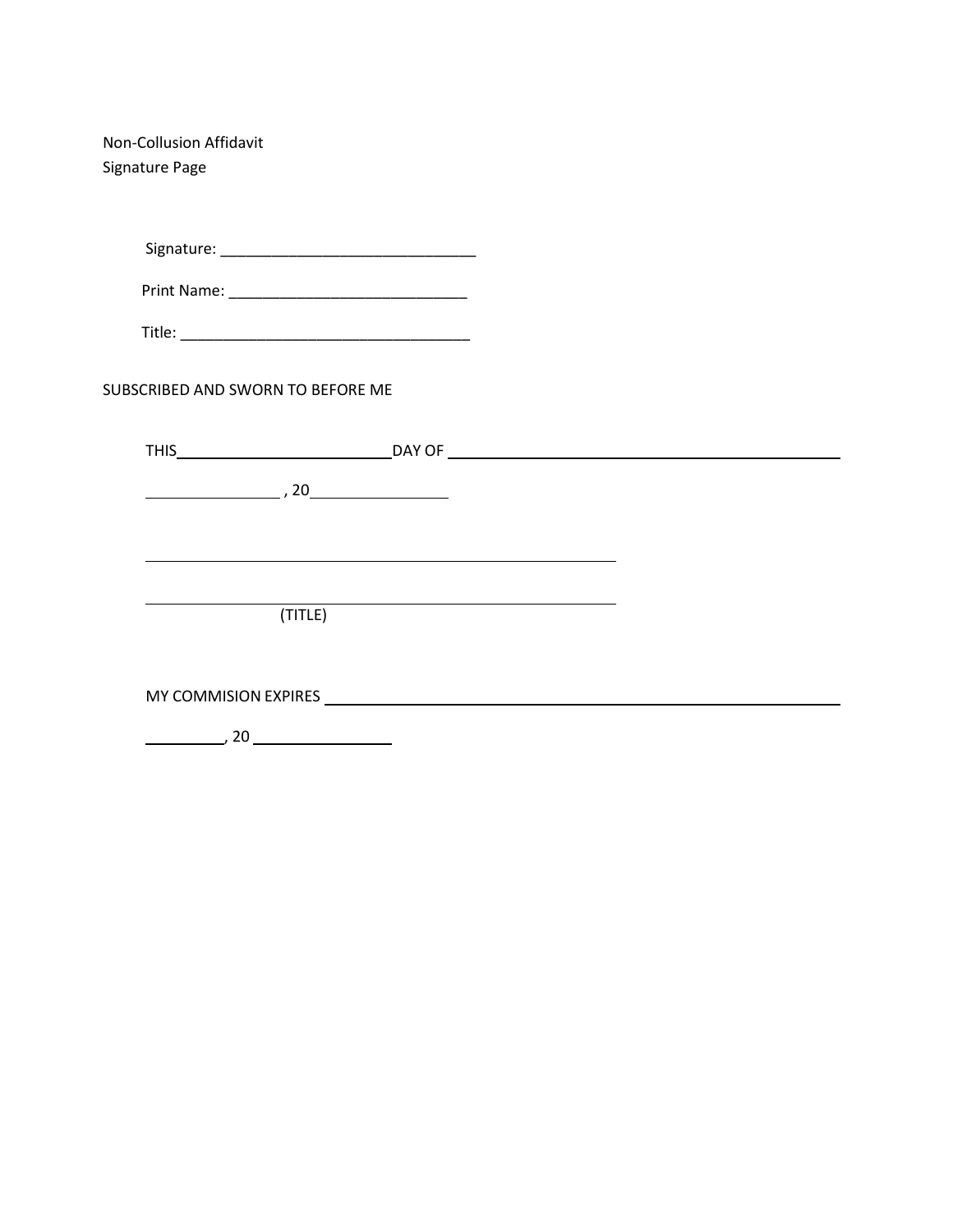# **Disclosures by Current Contractors**

- 1. Provide the names and titles of all individuals providing professional services to the City of including advisors and subcontractors, if any. After each name, please provide the responsibilities of that person with regard to the professional services provided to the Cityof Scranton.
	- List the names of any of the above individuals who are current or former officials or employees of the City of Scranton and their position;
	- List the names of any of the above individuals who has been a registered federal orstate lobbyist and the date of the most recent renewal/registration.
- 2. Since January 1, 2011, have any of the individuals identified in paragraph two above been employed by the City of Scranton. If yes, please identify the individual by his/her name and position with the City of Scranton and dates of employment.
- 3. Since January 1, 2011, has the Contractor employed paid compensation to a third party intermediary, agent, or lobbyist to directly or indirectly communicate with any individual on the list of municipal officials in connection with any transaction or investment involving the Contractor and the City of Scranton. This question does not apply to any officer or employee of the Contractor who is acting within the scope of the Contractor's standard professional duties on behalf of the Contractor including the actual provision of legal, accounting, engineering, real estate, or other professional advice, services or assistance pursuant to its professional services contract with the City of Scranton.
- 4. Since January 1, 2011 has any agent, officer, director, or employee of the Contractor solicited a third party to make a political contribution to any municipal official or candidate for municipal office in the City of Scranton or to the political party or political committee for whom the solicitation was made. If yes, please identify the agent, officer, director, or employee who made the solicitation; the individual or individuals who were solicited, and the municipal officers, candidates, political party, or political committee for whom the solicitation wasmade.
- 5. Since January 1, 2011, has the contractor made any Contribution to a municipal official or candidate for municipal office in the City of Scranton. If yes, please identify the recipient, the amount, and the date of the contribution.
- 6. Does the Contractor have a direct financial, commercial, or business relationships with any individual on the List of Municipal Officials. With regard to every municipal official for which the answer is yes, identify that individual and provide a detailed written description of that relationship.
- 7. Since January 1, 2011, has the Contractor conferred any gift of more than nominal value to any individual on the List of Municipal Officials. A gift includes money, services, loans